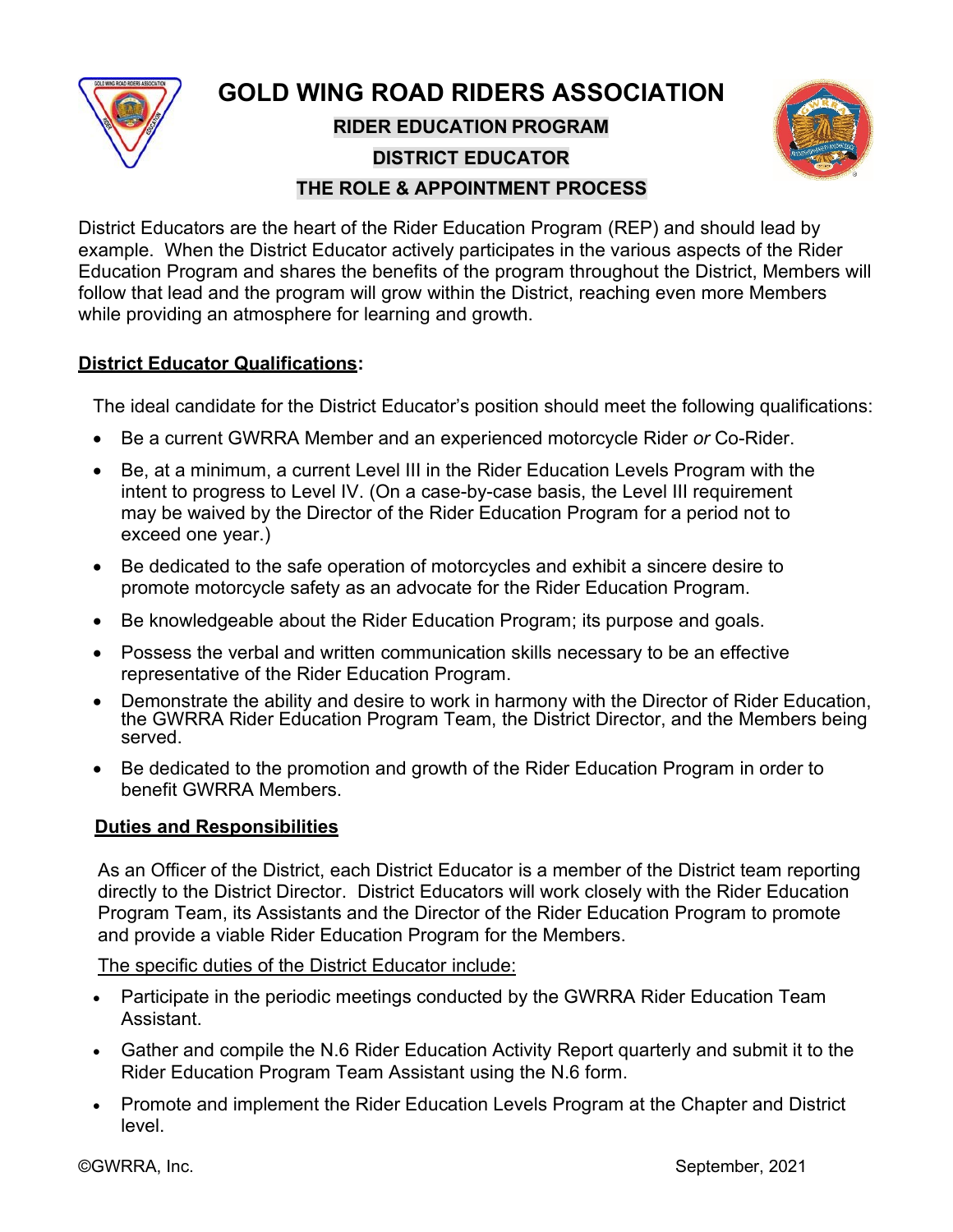- Promote and participate in activities to expand the Rider Education Levels Program. These activities will include speaking at District events and Chapter gatherings.
- Write program focused articles for each District newsletter.
- Maintain the documents and records necessary to keep Members current in the Rider Education Levels Program.
- Maintain the REP online Database for the District.
- Become proficient in the use of the "Educators Toolbox" found on the GWRRA Rider Education website.
- Become familiar with the contents of the Officers Handbook, especially as it pertains to Rider Education.
- Schedule and promote GWRRA Rider Courses within the District. (All GWRRA Rider Courses within a District must be coordinated by the **District Educator**.)
- Post Rider Courses and Medic First Aid Classes (MFA) on Groupworks.
- Promote and/or arrange Member opportunities for participation in courses and classes to enhance their knowledge and safety such as Rider Courses and MFA classes.
- Work with District or Area MFA Coordinator to provide CPR/First Aid throughout the District.
- Work with the District University Coordinator, District Ride Coordinator, District Director, Road Captains and GWRRA Rider Course Instructors to disseminate information, increase knowledge, and improve riding skills.
- Volunteer to assist in the Rider Education Booth by attending your District Rally and when possible, Wing Ding,
- Work closely with the District Chapter Directors and Chapter Skill Enhancement Advisors by providing information, resources and ideas to assist in making the Rider Education Program more appealing and accessible to Members.

### **District Educator Appointment Process**

The tenure of the District Educator position is not tied directly to the "time in office" of the District Director. A District Educator can remain in office even when the District Director steps down. The District Educator "serves at the pleasure" of the District Director and their performance shall be reviewed annually by the Director of Rider Education or a Rider Education Program Assistant.

In the event a District Educator position is vacant:

- The District Director is responsible for pursuing candidates to fill the position.
- The District Director will discuss the candidate(s) with the Director of Rider Education who will interview the candidate(s).
- The District Director and Director of Rider Education will discuss the qualifications of each candidate.
- The District Director will make the decision on the candidate.